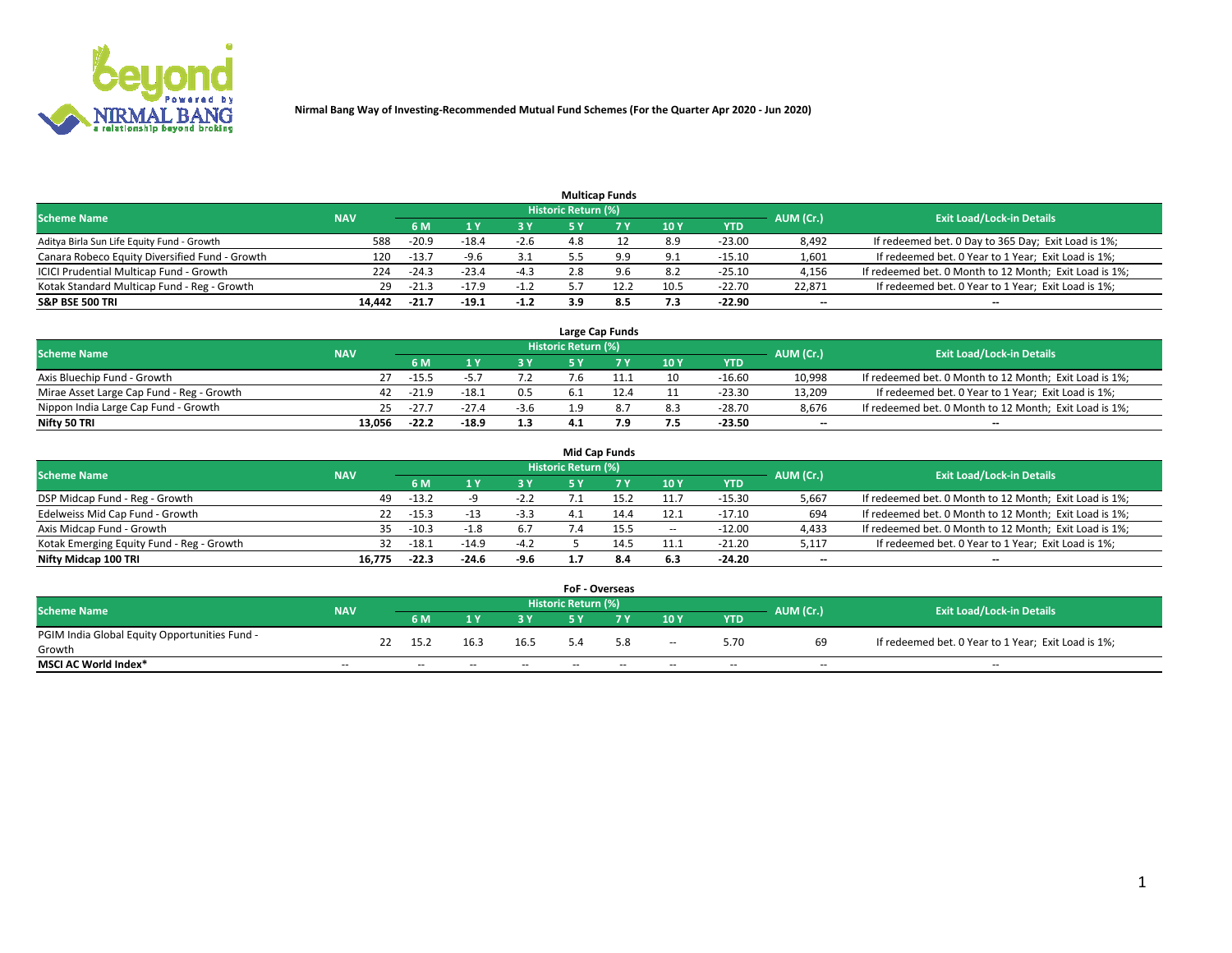

|                                                  |            |         |         |        |                     | Large & Midcap |      |            |           |                                                        |
|--------------------------------------------------|------------|---------|---------|--------|---------------------|----------------|------|------------|-----------|--------------------------------------------------------|
| <b>Scheme Name</b>                               | <b>NAV</b> |         |         |        | Historic Return (%) |                |      |            | AUM (Cr.) | <b>Exit Load/Lock-in Details</b>                       |
|                                                  |            | 6 M     |         |        |                     |                | 10Y  | <b>YTD</b> |           |                                                        |
| Canara Robeco Emerging Equities - Growth         | 80         | $-14.8$ | $-13.9$ | $-1.7$ |                     |                | 14.7 | $-17.40$   | 4,254     | If redeemed bet. 0 Year to 1 Year; Exit Load is 1%;    |
| Invesco India Growth Opportunities Fund - Growth | 29         | $-19.7$ | $-14.1$ |        |                     |                | 9.7  | $-20.70$   | 1,986     | If redeemed bet. 0 Year to 1 Year; Exit Load is 1%;    |
| Sundaram Large and Mid Cap Fund - Reg - Growth   | 27         | $-25.5$ | $-20$   | -1.6   |                     | 10.5           | 7.3  | $-25.90$   | 885       | If redeemed bet. 0 Month to 12 Month; Exit Load is 1%; |
| Principal Emerging Bluechip Fund - Growth        | 88         | $-16.6$ | $-13.8$ | $-2.3$ |                     | 15.1           | 11.5 | $-18.60$   | 1,596     | If redeemed bet. 0 Day to 365 Days; Exit Load is 1%;   |
| NIFTY Large Midcap 250 TRI                       | 5.779      | $-20.4$ | $-18.8$ | $-2.2$ |                     | 10.2           | 8.2  | $-22.10$   | $-$       | $\overline{\phantom{a}}$                               |

|                                  |            |         |         |        |                     | <b>Focused Funds</b> |        |          |                          |                                                        |
|----------------------------------|------------|---------|---------|--------|---------------------|----------------------|--------|----------|--------------------------|--------------------------------------------------------|
| <b>Scheme Name</b>               | <b>NAV</b> |         |         |        | Historic Return (%) |                      |        |          | AUM (Cr.)                | <b>Exit Load/Lock-in Details</b>                       |
|                                  |            | 6 M     |         |        |                     |                      | 10Y    | YTD      |                          |                                                        |
| Axis Focused 25 Fund - Growth    |            | $-19.5$ | $-10.1$ | 2.9    |                     |                      | $\sim$ | $-20.20$ | 8,185                    | If redeemed bet. 0 Month to 12 Month; Exit Load is 1%; |
| SBI Focused Equity Fund - Growth | 125        | $-16.8$ |         |        |                     |                      | 13.2   | $-18.50$ | 7,012                    | If redeemed bet. 0 Year to 1 Year; Exit Load is 1%;    |
| <b>S&amp;P BSE 500 TRI</b>       | 14.442     | $-21.7$ | $-19.1$ | $-1.2$ |                     |                      | 7.3    | $-22.90$ | $\overline{\phantom{a}}$ | $\overline{\phantom{a}}$                               |

|                                             |            |         |         |                     |      | <b>Small Cap Funds</b> |      |            |           |                                                     |
|---------------------------------------------|------------|---------|---------|---------------------|------|------------------------|------|------------|-----------|-----------------------------------------------------|
| <b>Scheme Name</b>                          | <b>NAV</b> |         |         | Historic Return (%) |      |                        |      |            | AUM (Cr.) | <b>Exit Load/Lock-in Details</b>                    |
|                                             |            | 6 M     |         | 3 Y                 |      |                        | 10Y  | <b>YTD</b> |           |                                                     |
| HDFC Small Cap Fund - Growth                | 28         | $-28.6$ | $-34.6$ | $-8.3$              |      |                        | 7.4  | $-27.60$   | 6,247     | If redeemed bet. 0 Year to 1 Year; Exit Load is 1%; |
| L&T Emerging Businesses Fund - Reg - Growth | 16         | $-28.8$ | $-32.1$ | $-10.8$             | 3.4  | $\sim$                 | $-$  | $-29.00$   | 3,815     | If redeemed bet. 0 Year to 1 Year; Exit Load is 1%; |
| SBI Small Cap Fund - Growth                 | 44         | $-18.2$ | $-13.8$ | 0.7                 |      | 19.5                   | 15.4 | $-18.10$   | 2.704     | If redeemed bet. 0 Year to 1 Year; Exit Load is 1%; |
| Nifty Smallcap 100 TRI                      | 4.844      | $-31.1$ | -37.7   | $-18.3$             | -5.2 | 3.8                    | 1.9  | $-32.40$   | $- -$     | $\overline{\phantom{a}}$                            |

| ELSS Schemes (Tax Saving u/s 80-C)           |            |         |         |                            |            |           |        |            |           |                                  |  |  |  |
|----------------------------------------------|------------|---------|---------|----------------------------|------------|-----------|--------|------------|-----------|----------------------------------|--|--|--|
| <b>Scheme Name</b>                           | <b>NAV</b> |         |         | <b>Historic Return (%)</b> |            |           |        |            | AUM (Cr.) | <b>Exit Load/Lock-in Details</b> |  |  |  |
|                                              |            | 6 M     |         | 3 Y                        | <b>5 Y</b> | <b>7Y</b> | 10Y    | <b>YTD</b> |           |                                  |  |  |  |
| Aditya Birla Sun Life Tax Relief 96 - Growth | 27         | $-14.3$ | $-12.7$ | 0.8                        | 5.4        |           | 9.6    | $-15.50$   | 8,167     | Nil                              |  |  |  |
| Axis Long Term Equity Fund - Growth          | 41         | $-17.6$ | $-7.7$  | 4.3                        | 6.4        | 15.1      | 14.1   | $-17.80$   | 17,495    | Nil                              |  |  |  |
| Canara Robeco Equity Tax Saver Fund - Growth | 59 -       | $-12.6$ |         | 3.2                        | 5.6        | 10.5      | 9.4    | $-14.20$   | 829       | Nil                              |  |  |  |
| Invesco India Tax Plan - Growth              | 44         | $-17.1$ | $-12.2$ | 1.6                        |            | 12.3      | 10.7   | $-18.20$   | 806       | Nil                              |  |  |  |
| Mirae Asset Tax Saver Fund - Reg - Growth    |            | $-20.2$ | $-14.8$ | 1.8                        | $\sim$     | $\sim$    | $\sim$ | $-21.80$   | 2,671     | Nil                              |  |  |  |
| <b>S&amp;P BSE 200 TRI</b>                   | 4.701      | $-21.5$ | $-18.2$ | $-0.1$                     | 4.3        | 8.6       | 7.6    | $-22.70$   | $- -$     | $\overline{\phantom{a}}$         |  |  |  |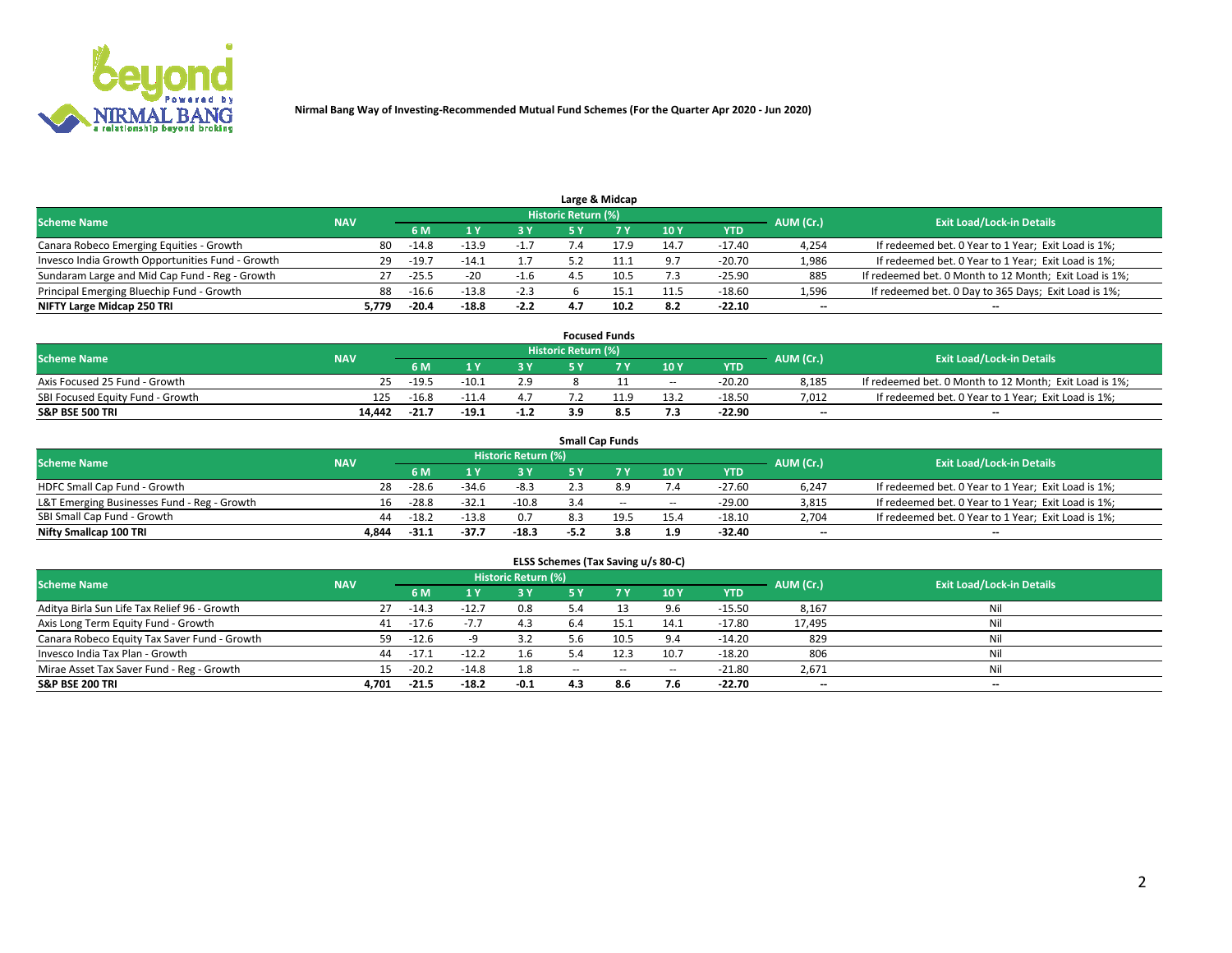

|                                           |            |                                  |         |        |     | <b>Contra/Value Fund</b> |      |            |       |                                                     |
|-------------------------------------------|------------|----------------------------------|---------|--------|-----|--------------------------|------|------------|-------|-----------------------------------------------------|
| <b>Scheme Name</b>                        | AUM (Cr.)  | <b>Exit Load/Lock-in Details</b> |         |        |     |                          |      |            |       |                                                     |
|                                           | <b>NAV</b> | 6 M                              |         | 2 V    |     |                          | 10Y  | <b>YTD</b> |       |                                                     |
| Kotak India EQ Contra Fund - Reg - Growth | 42         | -21.6                            | $-18.9$ |        |     | 8.6                      | 7.7  | $-23.10$   | 631   | If redeemed bet. 0 Year to 1 Year; Exit Load is 1%; |
| Invesco India Contra Fund - Growth        | 40         | $-17.1$                          | $-14.9$ |        |     | 13.6                     | 10.3 | $-18.30$   | 3,658 | If redeemed bet. 0 Year to 1 Year; Exit Load is 1%; |
| UTI Value Opportunities Fund - Growth     | 51         | $-18.4$                          | $-16.1$ |        |     |                          | 7.9  | $-20.90$   | 3,294 | If redeemed bet. 0 Year to 1 Year; Exit Load is 1%; |
| Nippon India Value Fund - Growth          | 57         | $-23.3$                          | $-22.2$ | $-4.2$ | 2.6 |                          | 7.1  | $-24.40$   | 2,162 | If redeemed bet. 0 Year to 1 Year; Exit Load is 1%; |
| <b>S&amp;P BSE 500 TRI</b>                | 14.442     | $-21.7$                          | $-19.1$ | $-1.2$ | 3.9 |                          | 7.3  | $-22.90$   | $- -$ | $\sim$                                              |

|                                                                           |            |         |         |                            |     | Sector/Thematic |        |          |                          |                                                        |
|---------------------------------------------------------------------------|------------|---------|---------|----------------------------|-----|-----------------|--------|----------|--------------------------|--------------------------------------------------------|
| <b>Scheme Name</b>                                                        | <b>NAV</b> |         |         | <b>Historic Return (%)</b> |     |                 |        |          | AUM (Cr.)                | <b>Exit Load/Lock-in Details</b>                       |
|                                                                           |            | 6 M     |         | 3 Y                        | 5 Y |                 | 10Y    | YTD      |                          |                                                        |
| Canara Robeco Consumer Trends Fund - Reg -<br>Growth                      | 36         | $-16.0$ | $-6.5$  | 3.6                        | 8   | 12.1            | 11.6   | $-15.90$ | 314                      | If redeemed bet. 0 Year to 1 Year; Exit Load is 1%;    |
| Mirae Asset Great Consumer Fund - Growth                                  | 29         | $-21.8$ | $-14.2$ | 2.3                        | 5.9 |                 | $\sim$ | $-22.40$ | 774                      | If redeemed bet. 0 Year to 1 Year; Exit Load is 1%;    |
| <b>ICICI Prudential Technology Fund - Growth</b>                          | 49         | $-15.4$ | $-15.2$ | 7.5                        | 5.5 | 13.7            | 12.7   | $-15.50$ | 320                      | If redeemed bet. 0 Day to 15 Day; Exit Load is 1%;     |
| Nippon India Pharma Fund - Growth                                         | 179        | 20.6    | 19      | 11.7                       | 6.6 | 14.4            | 13.7   | 18.00    | 2,190                    | If redeemed bet. 0 Year to 1 Year; Exit Load is 1%;    |
| BNP Paribas India Consumption Fund - Reg - Growth                         |            | $-11.6$ | $-0.8$  | $\sim$                     |     |                 | $\sim$ | $-13.30$ | 441                      | If redeemed bet. 0 Month to 12 Month; Exit Load is 1%; |
| ICICI Prudential Banking and Financial Services Fund -<br>Retail - Growth | 43         | $-36.3$ | $-34.5$ | $-8.2$                     | 3.9 | 9.9             | 10.5   | $-38.70$ | 2,535                    | If redeemed bet. 0 Day to 15 Day; Exit Load is 1%;     |
| <b>S&amp;P BSE 500 TRI</b>                                                | 14.442     | $-21.7$ | $-19.1$ | $-1.2$                     | 3.9 | 8.5             | 7.3    | $-22.90$ | $\overline{\phantom{a}}$ | $\overline{\phantom{a}}$                               |

|                                                            |            |         |         |                            | <b>Dynamic Asset Allocation Funds</b> |     |        |            |           |                                                          |
|------------------------------------------------------------|------------|---------|---------|----------------------------|---------------------------------------|-----|--------|------------|-----------|----------------------------------------------------------|
| <b>Scheme Name</b>                                         | <b>NAV</b> |         |         | <b>Historic Return (%)</b> |                                       |     |        |            | AUM (Cr.) | <b>Exit Load/Lock-in Details</b>                         |
|                                                            |            | 6 M     |         | 3 Y                        | <b>5 Y</b>                            |     | 10Y    | <b>YTD</b> |           |                                                          |
| ICICI Prudential Balanced Advantage Fund - Reg -<br>Growth | 32         | $-13.9$ | $-8.7$  |                            | 5.3                                   | 9.4 | 10     | $-15.10$   | 22,849    | If redeemed bet. 0 Year to 1 Year; Exit Load is 1%;      |
| Invesco India Dynamic Equity Fund - Growth                 | 26         | $-12.6$ | $-8.3$  | 1.4                        | 4.7                                   | 9.3 | 8.3    | $-12.70$   | 684       | If redeemed bet. 0 Month to 3 Month; Exit Load is 0.25%; |
| Nippon India Balanced Advantage Fund - Growth              | 82         | $-11.9$ | $-9.6$  | 0.8                        | 4.6                                   | 9.2 | 8.6    | $-13.10$   | 2,529     | If redeemed bet. 0 Month to 12 Month; Exit Load is 1%;   |
| HDFC Balanced Advantage Fund - Growth                      | 157        | $-21.9$ | $-20.4$ | $-1.2$                     | 4.2                                   | 8.1 | 7.6    | $-22.10$   | 32,369    | If redeemed bet. 0 Year to 1 Year; Exit Load is 1%;      |
| SBI Dynamic Asset Allocation Fund - Reg - Growth           | 12         | $-12.7$ | $-10.7$ | 1.3                        |                                       | $-$ | $\sim$ | $-13.90$   | 545       | If redeemed bet. 0 Month to 12 Month; Exit Load is 1%;   |
| NIFTY 50 Hybrid Composite Debt 65:35 Index                 | 9.169      | $-12.0$ | $-7.2$  | 4.4                        | 6.2                                   | 8.5 | 8.3    | $-13.20$   |           | $\overline{\phantom{a}}$                                 |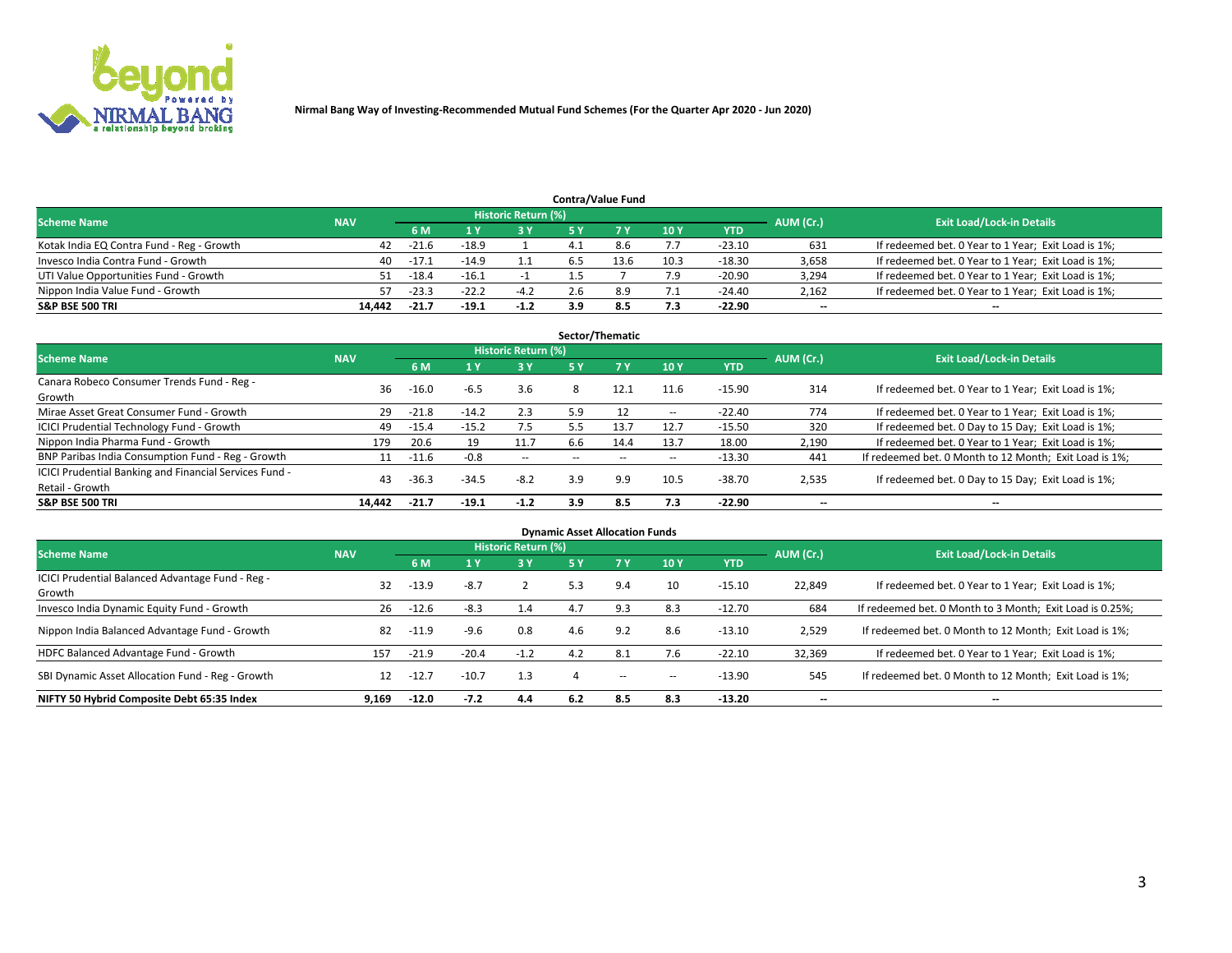

|                                                 |            |                                  |         |        |                          | <b>Hybrid Aggressive</b> |        |          |        |                                                        |
|-------------------------------------------------|------------|----------------------------------|---------|--------|--------------------------|--------------------------|--------|----------|--------|--------------------------------------------------------|
| <b>Scheme Name</b>                              | AUM (Cr.)  | <b>Exit Load/Lock-in Details</b> |         |        |                          |                          |        |          |        |                                                        |
|                                                 | <b>NAV</b> | 6 M                              |         | 3 Y    |                          |                          | 10Y    | YTD      |        |                                                        |
| ICICI Prudential Equity & Debt Fund - Growth    | 114        | $-17.0$                          | $-14.9$ | $-0.2$ |                          | 10.7                     | 10.8   | $-18.50$ | 16,219 | If redeemed bet. 0 Year to 1 Year; Exit Load is 1%;    |
| Mirae Asset Hybrid - Equity Fund - Reg - Growth | 13         | $-14.3$                          | $-10.3$ | 2.7    | $\overline{\phantom{a}}$ | $\sim$                   | $\sim$ | $-16.00$ | 2,923  | If redeemed bet. 0 Year to 1 Year; Exit Load is 1%;    |
| SBI Equity Hybrid Fund - Growth                 | 123        | $-13.8$                          | $-8.2$  | 3.7    |                          |                          | 9.8    | $-15.40$ | 26,925 | If redeemed bet. 0 Month to 12 Month; Exit Load is 1%; |
| Canara Robeco Equity Hybrid Fund - Growth       | 151        | -8.8                             |         | 3.7    | 6.8                      |                          | 10.3   | $-10.30$ | 2,621  | If redeemed bet. 0 Year to 1 Year; Exit Load is 1%;    |
| NIFTY 50 Hybrid Composite Debt 65:35 Index      | 9,169      | $-12.0$                          | $-7.2$  | 4.4    |                          | 8.5                      | 8.3    | $-13.20$ | $- -$  | $\overline{\phantom{a}}$                               |

| <b>Arbitrage Fund</b>                      |            |    |     |    |                            |  |  |       |            |           |                                                          |  |  |
|--------------------------------------------|------------|----|-----|----|----------------------------|--|--|-------|------------|-----------|----------------------------------------------------------|--|--|
| <b>Scheme Name</b>                         | <b>NAV</b> |    |     |    | <b>Historic Return (%)</b> |  |  |       |            | AUM (Cr.) | <b>Exit Load/Lock-in Details</b>                         |  |  |
|                                            |            |    | 1 M | ιM | 6 M                        |  |  | $-3V$ | <b>YTD</b> |           |                                                          |  |  |
| IDFC Arbitrage Fund - Reg - Growth         |            |    | 8.3 |    | 4.1                        |  |  | 5.9   | 5.20       | 6.491     | If redeemed bet. 0 Month to 1 Month; Exit Load is 0.25%; |  |  |
| Kotak Equity Arbitrage Fund - Reg - Growth |            | 28 | 8.7 |    | 5.4                        |  |  |       | 6.00       | 10.580    | If redeemed bet. 0 Day to 30 Day; Exit Load is 0.25%;    |  |  |
| Nippon India Arbitrage Fund - Growth       |            | 20 | 9.C |    |                            |  |  |       | 5.80       | 6.821     | If redeemed bet. 0 Month to 1 Month; Exit Load is 0.25%; |  |  |

| <b>Equity Saver</b>                      |            |    |      |        |                     |       |        |        |                          |                          |                                                        |  |  |
|------------------------------------------|------------|----|------|--------|---------------------|-------|--------|--------|--------------------------|--------------------------|--------------------------------------------------------|--|--|
| <b>Scheme Name</b>                       | <b>NAV</b> |    |      |        | Historic Return (%) |       |        |        |                          | AUM (Cr.)                | <b>Exit Load/Lock-in Details</b>                       |  |  |
|                                          |            |    | 6 M  |        | o v                 |       |        | 10Y    | <b>YTD</b>               |                          |                                                        |  |  |
| Axis Equity Saver Fund - Reg - Growth    |            | 12 | -8.6 | $-4.4$ |                     | $- -$ | $-$    | $\sim$ | $-8.80$                  | 680                      | If redeemed bet. 0 Month to 12 Month; Exit Load is 1%; |  |  |
| Kotak Equity Savings Fund - Reg - Growth |            | 14 | -5.6 |        |                     |       | $\sim$ | $\sim$ | $-6.50$                  | 4.449.                   | If redeemed bet. 0 Year to 1 Year; Exit Load is 1%;    |  |  |
| CRISIL Hybrid 50+50 - Moderate Index*    | $- -$      |    | --   | --     | $-$                 | $- -$ | $\sim$ | $-$    | $\overline{\phantom{a}}$ | $\overline{\phantom{a}}$ | $-$                                                    |  |  |

| <b>Liquid Funds</b>                 |                          |           |     |                            |    |        |            |                 |           |                                  |  |  |  |
|-------------------------------------|--------------------------|-----------|-----|----------------------------|----|--------|------------|-----------------|-----------|----------------------------------|--|--|--|
| <b>Scheme Name</b>                  | <b>NAV</b>               |           |     | <b>Historic Return (%)</b> |    |        | <b>YTM</b> | Avg             | AUM (Cr.) | <b>Exit Load/Lock-in Details</b> |  |  |  |
|                                     |                          | <b>1W</b> | 2 W | 1 M                        | ١M | 1 V    |            | <b>Maturity</b> |           |                                  |  |  |  |
| Axis Liquid Fund - Growth           | 2,206                    | 4.7       |     |                            |    | . F. 1 | 4.49       | 0.15            | 19,980    | *Ref Footnote                    |  |  |  |
| IDFC Cash Fund - Reg - Growth       | 2,403                    | 4.4       |     | 4.8                        |    |        | 4.89       | 0.13            | 7,003     | *Ref Footnote                    |  |  |  |
| Mahindra Liquid Fund - Reg - Growth | 1,289                    | 5.0       |     | 5.1                        |    |        | 4.85       | 0.13            | 2,098     | *Ref Footnote                    |  |  |  |
| Kotak Liquid Fund - Reg - Growth    | 4,020                    | 4.9       | 3.9 | 4.7                        |    | 5.8    | 4.37       | 0.16            | 23.622    | *Ref Footnote                    |  |  |  |
| <b>CRISIL Liquid Fund Index</b>     | $\overline{\phantom{a}}$ | 5.9       | 4.5 | 5.1                        |    | 6.2    | $-$        | $- -$           | $- -$     | $- -$                            |  |  |  |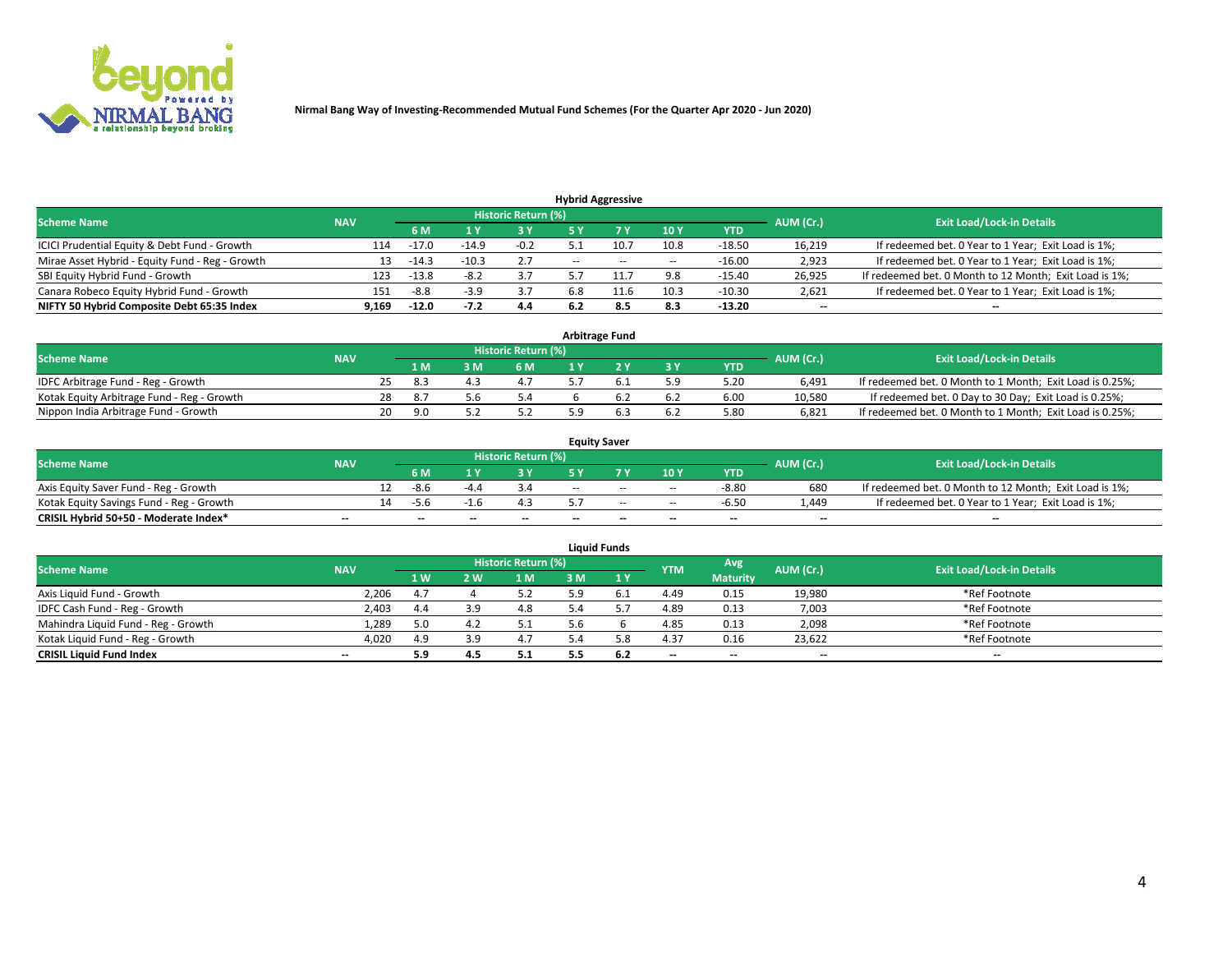

| <b>Ultra Short Fund</b>                       |            |     |     |                     |     |     |            |                          |           |                                  |  |  |  |  |
|-----------------------------------------------|------------|-----|-----|---------------------|-----|-----|------------|--------------------------|-----------|----------------------------------|--|--|--|--|
| <b>Scheme Name</b>                            | <b>NAV</b> |     |     | Historic Return (%) |     |     | <b>YTM</b> | Avg                      | AUM (Cr.) | <b>Exit Load/Lock-in Details</b> |  |  |  |  |
|                                               |            | 1 M | м   | 6 M                 |     | ע כ |            | <b>Maturity</b>          |           |                                  |  |  |  |  |
| IDFC Ultra Short Term Fund - Reg - Growth     |            |     |     | 6.4                 |     | --  | 5.87       | 0.48                     | 4,182     | Nil                              |  |  |  |  |
| Sundaram Ultra Short Term Fund - Reg - Growth |            | b.4 |     |                     | $-$ | $-$ | 5.31       | 0.51                     | 332       | Nil                              |  |  |  |  |
| L&T Ultra Short Term Fund - Growth            |            |     |     | 6.2                 |     |     | 5.9        | 0.53                     | 1,670     | Nil                              |  |  |  |  |
| <b>NIFTY Ultra Short Duration Debt Index</b>  | 4,089      |     | 6.5 | 6.5                 |     |     | $-$        | $\overline{\phantom{a}}$ | $-$       | $-$                              |  |  |  |  |

| <b>Money Market Fund</b>                         |            |      |     |                            |     |     |            |                 |           |                                  |  |  |  |  |
|--------------------------------------------------|------------|------|-----|----------------------------|-----|-----|------------|-----------------|-----------|----------------------------------|--|--|--|--|
| <b>Scheme Name</b>                               | <b>NAV</b> |      |     | <b>Historic Return (%)</b> |     |     | <b>YTM</b> | Avg             | AUM (Cr.) | <b>Exit Load/Lock-in Details</b> |  |  |  |  |
|                                                  |            | '1 M | 3 M | 6 M                        |     | ע כ |            | <b>Maturity</b> |           |                                  |  |  |  |  |
| Aditya Birla Sun Life Money Manager Fund - Reg - | 271        |      |     | 6.8                        |     | 7.6 | 6.57       | 0.80            | 8,318     | Nil                              |  |  |  |  |
| Growth                                           |            |      |     |                            |     |     |            |                 |           |                                  |  |  |  |  |
| Nippon India Money Market Fund - Growth          | 3.057      |      | 5.9 | 6.5                        |     |     | 6.22       | 0.55            | 3.491     | Nil                              |  |  |  |  |
| <b>CRISIL Liquid Fund Index</b>                  | $- -$      | 5.1  | 5.5 | 5.6                        | 6.2 | --  | $-$        | $-$             | $- -$     | $-$                              |  |  |  |  |

| <b>Short Term Fund</b>                          |            |     |      |      |                            |      |  |            |                 |           |                                  |  |  |
|-------------------------------------------------|------------|-----|------|------|----------------------------|------|--|------------|-----------------|-----------|----------------------------------|--|--|
| <b>Scheme Name</b>                              | <b>NAV</b> |     |      |      | <b>Historic Return (%)</b> |      |  | <b>YTM</b> | Avg             | AUM (Cr.) | <b>Exit Load/Lock-in Details</b> |  |  |
|                                                 |            |     | 1 M  | 3 M  | 6 M                        |      |  |            | <b>Maturity</b> |           |                                  |  |  |
| Axis Short Term Fund - Growth                   |            | 22  | 16.0 |      | 8.2                        | 10   |  | 6.92       | 2.90            | 4,821     | Nil                              |  |  |
| HDFC Short Term Debt Fund - Growth              |            | 23. | 12.9 |      | 8.1                        | 10   |  | 7.48       | 3.31            | 11,204    | Nil                              |  |  |
| IDFC Bond Fund - Short Term Plan - Reg - Growth |            | 42  | 14.1 |      | 7.5                        | 9.9  |  | 6.52       | 2.31            | 11,573    | Nil                              |  |  |
| Kotak Bond Short Term Fund - Reg - Growth       |            | 38  | 18.5 | 7.6  | -8.1                       | 10.1 |  | 7.04       | 3.00            | 9,526     | Nil                              |  |  |
| L&T Short Term Bond Fund - Reg - Growth         |            | 20  | 20.8 | 10.5 | 9.1                        |      |  | 6.29       | 2.49            | 4,778     | Nil                              |  |  |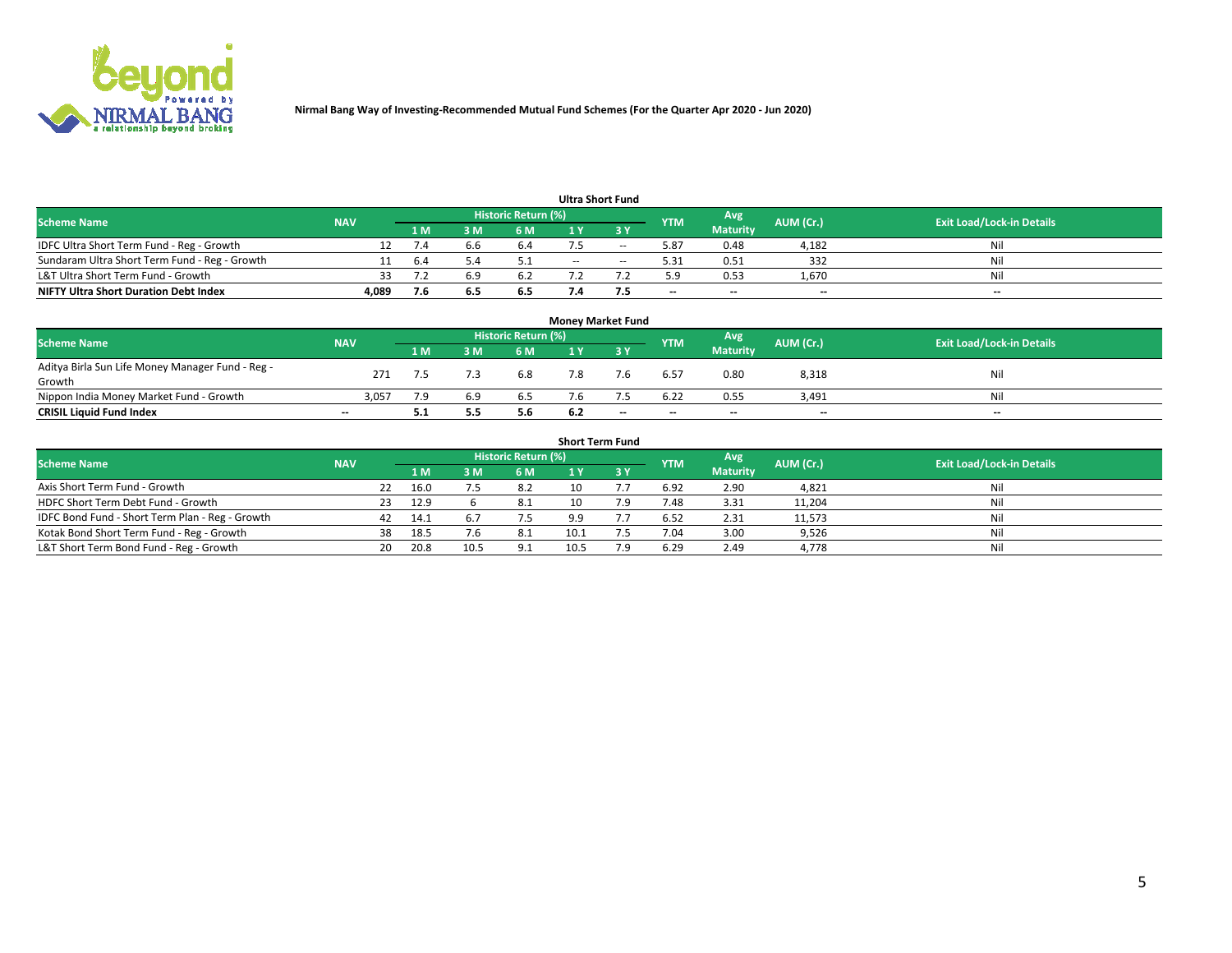

| <b>Low Duration Fund</b>                  |            |      |      |                            |  |  |            |                 |           |                                  |  |  |  |
|-------------------------------------------|------------|------|------|----------------------------|--|--|------------|-----------------|-----------|----------------------------------|--|--|--|
| <b>Scheme Name</b>                        | <b>NAV</b> |      |      | <b>Historic Return (%)</b> |  |  | <b>YTM</b> | Avg             | AUM (Cr.) | <b>Exit Load/Lock-in Details</b> |  |  |  |
|                                           |            | 1 M  | 3 M. | 6 M                        |  |  |            | <b>Maturity</b> |           |                                  |  |  |  |
| Axis Treasury Advantage Fund - Growth     | 2,269      |      |      | 6.3                        |  |  | 6.52       | 1.20            | 4.229     | Nil                              |  |  |  |
| Canara Robeco Savings Fund - Reg - Growth |            | 8.8  |      | b.,                        |  |  | כ.כ        | 0.99            | 936       | Nil                              |  |  |  |
| IDFC Low Duration Fund - Reg - Growth     | 29         | 10.1 |      | 6.6                        |  |  | 5.93       | 1.31            | 4.391     | Nil                              |  |  |  |

| <b>Banking &amp; PSU Bond Funds</b>            |            |      |       |                            |      |     |            |                 |           |                                  |  |  |  |
|------------------------------------------------|------------|------|-------|----------------------------|------|-----|------------|-----------------|-----------|----------------------------------|--|--|--|
| <b>Scheme Name</b>                             | <b>NAV</b> |      |       | <b>Historic Return (%)</b> |      |     | <b>YTM</b> | Avg             | AUM (Cr.) | <b>Exit Load/Lock-in Details</b> |  |  |  |
|                                                |            | 1 M  | 8 M I | 6 M                        |      |     |            | <b>Maturity</b> |           |                                  |  |  |  |
| Axis Banking & PSU Debt Fund - Growth          | 1.927      | 15.3 |       |                            | 10.5 | 8.6 | 6.50       | 2.40            | 13.089    | Nil                              |  |  |  |
| Kotak Banking and PSU Debt Fund - Reg - Growth |            | 17.3 | 5.8   | 8.5                        |      |     | 6.79       | 3.62            | 4.759     | Nil                              |  |  |  |
| IDFC Banking & PSU Debt Fund - Reg - Growth    | 18         | 19.4 |       | 8.8                        | 11.9 | 8.b | 6.52       | 2.99            | 13,751    | Nil                              |  |  |  |

| <b>Corporate Bond Funds</b>                         |            |      |  |                     |      |     |            |                 |           |                                                         |  |  |  |  |
|-----------------------------------------------------|------------|------|--|---------------------|------|-----|------------|-----------------|-----------|---------------------------------------------------------|--|--|--|--|
| <b>Scheme Name</b>                                  | <b>NAV</b> |      |  | Historic Return (%) |      |     | <b>YTM</b> | Avg             | AUM (Cr.) | <b>Exit Load/Lock-in Details</b>                        |  |  |  |  |
|                                                     |            | 1 M  |  | 6 M                 |      |     |            | <b>Maturity</b> |           |                                                         |  |  |  |  |
| ICICI Prudential Corporate Bond Fund - Reg - Growth |            | 20.8 |  | 8.4                 | 10.1 | 7.9 | 6.98       | 3.18            | 11,736    | Nil                                                     |  |  |  |  |
| L&T Triple Ace Bond Fund - Reg - Growth             | 53.        | 32.3 |  | 13.1                | 15.6 |     | 7.16       | 8.06            | 3.169     | If redeemed bet. 0 Month to 3 Month; Exit Load is 0.5%; |  |  |  |  |
| Kotak Corporate Bond Fund - Std - Growth            | 2,710      | 11.0 |  | 6.9                 | 9.2  |     | 6.49       | 1.60            | 4,306     | Nil                                                     |  |  |  |  |

| <b>Credit Risk Fund</b>                           |            |     |         |        |                     |     |     |            |                        |           |                                                           |  |  |
|---------------------------------------------------|------------|-----|---------|--------|---------------------|-----|-----|------------|------------------------|-----------|-----------------------------------------------------------|--|--|
| <b>Scheme Name</b>                                | <b>NAV</b> |     |         |        | Historic Return (%) |     |     | <b>YTM</b> | Avg<br><b>Maturity</b> | AUM (Cr.) | <b>Exit Load/Lock-in Details</b>                          |  |  |
|                                                   |            |     |         | ЗM     | 6 M                 |     | 3 Y |            |                        |           |                                                           |  |  |
| <b>ICICI Prudential Credit Risk Fund - Growth</b> |            | 22. | -1.4    | ⊥.b    | 7.2                 | 8.8 |     | 9.38       | 2.25                   | 11,994    | If redeemed bet. 0 Year to 1 Year; Exit Load is 1%;       |  |  |
| Kotak Credit Risk Fund - Reg - Growth             |            | 22  | $-21.6$ | $-9.8$ | 0.2                 |     |     | 8.76       | 2.65                   | 4,798     | If redeemed bet. 0 Year to 1 Year; Exit Load is 1%;       |  |  |
|                                                   |            |     |         |        |                     |     |     |            |                        |           | If redeemed bet. 0 Month to 12 Month; Exit Load is 3%; If |  |  |
| SBI Credit Risk Fund - Growth                     |            |     | $-6.9$  |        |                     | 6.6 | 6.1 | 8.77       | 2.78                   | 4,929     | redeemed bet. 12 Month to 24 Month; Exit Load is 1.5%; If |  |  |
|                                                   |            |     |         |        |                     |     |     |            |                        |           | redeemed bet. 24 Month to 36 Month; Exit Load is 0.75%;   |  |  |